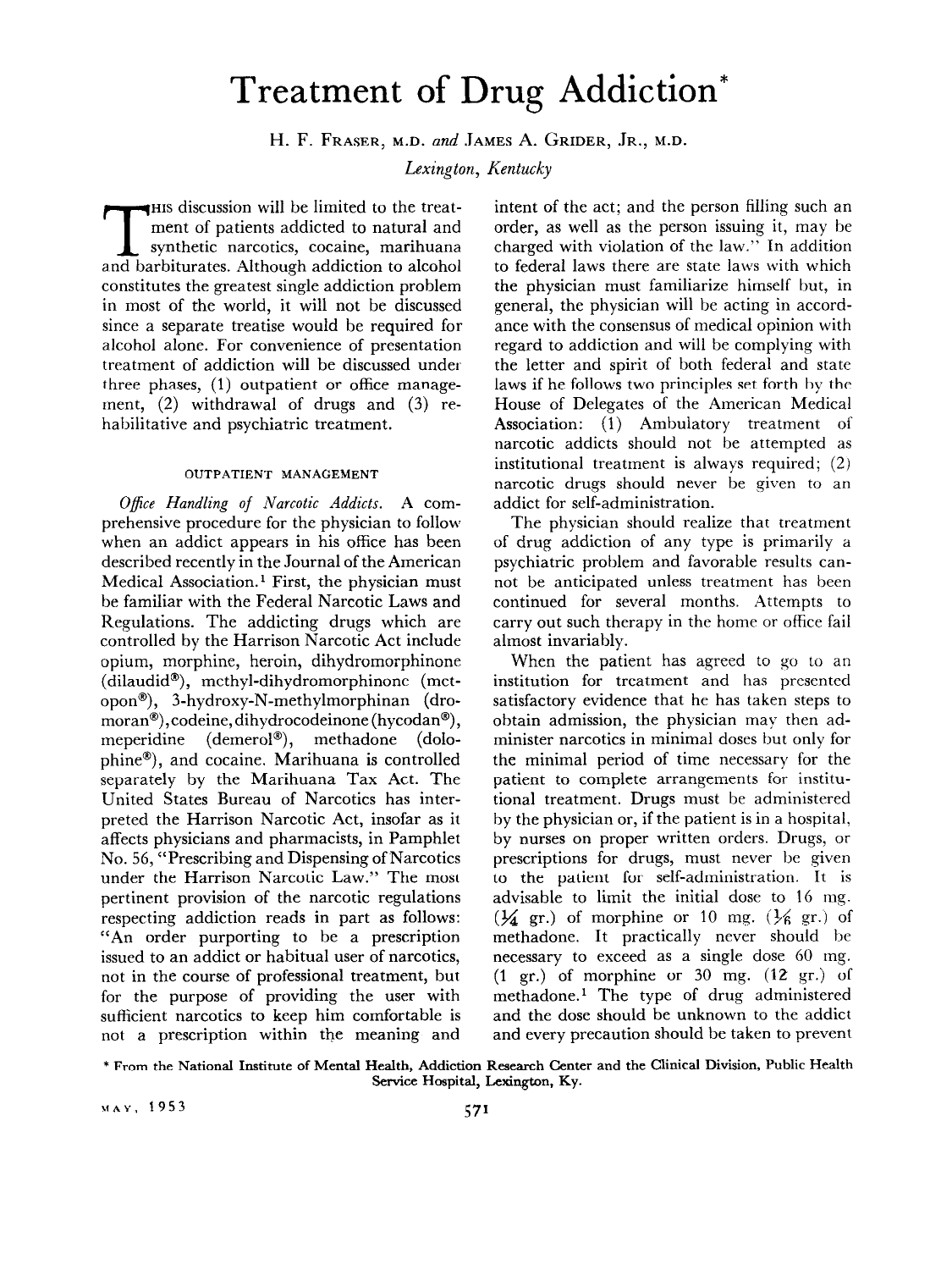the addict from obtaining narcotics from other sources.

The narcotic laws do not, of course, prohibit the use of opiates in patients suffering from advanced carcinoma, tuberculosis or other chronic painful diseases. In such cases the physician is concerned primarily with relieving suffering and only secondarily with addiction. Nevertheless, ethical medical practice demands that certain principles be followed: (1) The physician prescribing narcotics for such patients should be personally attending them;  $(2)$  the diagnosis of a painful, incurable disease should be confirmed by consultation; (3) all means for relieving pain other than narcotics should be exhausted and (4) narcotics should not be given to the patient for self-medication.

While it is known that it is practically impossible for addicts in advanced states of tolerance to take a lethal dose of narcotics, addicts who have lost their tolerance may take a fatal dose. N-allylnormorphine (nalline@), a chemical analogue of morphine, is a specific antidote and in these cases it should be administered intravenously in a dose of 5 to 20 mg.<sup>2,3</sup>

O&e *Treatment of Barbiturate Addicts.* The Harrison Narcotic Act does not apply to barbiturates, which are controlled by state laws and by the Federal Food and Drug Law.

When barbiturates are administered in the usual therapeutic doses under supervision of a physician, addiction does not occur even though the drugs may be taken for many months. However, chronic consumption of large amounts of barbiturates results in true addiction. 4 Abrupt withdrawal of barbiturates from persons who have been consuming 0.8 gram or more of these drugs daily may provoke a serious abstinence syndrome characterized by convulsions and delirium.

Institutional treatment of barbiturate addiction is just as necessary as it is in narcotic addiction. The physician should refuse to prescribe barbiturates for a person he believes is addicted to them until the patient agrees to institutional treatment and he should not continue to prescribe these drugs if the patient procrastinates and does not promptly complete arrangements for institutional treatment.

Selection of an Institution for Treatment. When the diagnosis of addiction has been made and the patient has agreed to go to an institution for treatment, the next step is the choice of the institution. The selection will depend upon the

type of case, the financial situation of the patient and other factors. Many private sanitoriums make a specialty of treating various kinds of addiction. Advice regarding these private institutions may be obtained from local medical societies or from the American Medical Association. If the addict is unable to pay for treatment, local or state facilities may be available. Advice concerning these can be obtained from City and State Health Departments. If no such facilities are available, the patient may be referred to one of the two Federal Hospitals that treat narcotic addiction, the U. S. Public Health Service Hospitals located in Lexington, Kentucky and Fort Worth, Texas. Communications respecting admission may be directed to the Medical Officer in Charge of either hospital. Patients addicted to opiates, synthetic analgesics, marihuana and cocaine are eligible for admission to these institutions. Patients addicted to alcohol and barbiturates are not eligible for admission to these Federal Hospitals unless they are concurrently addicted to narcotic drugs. If the patient is indigent, there is no charge for treatment; but if the patient has funds, there is a charge of \$5.00 per day. The hospital in Lexington accepts both men and women but in the Fort Worth hospital only males are admitted.

The physician should explain to the patient that withdrawal from drugs is an unpleasant but not a dangerous procedure, and that the patient should cooperate with the institution until the full program of treatment is completed. Although physical dependence on drugs may be relieved in two weeks, psychic dependence and a poor physical condition persist, so patients are requested to remain a minimum of 135 days in these hospitals.

## **WlTHDRAWAL OF DRUGS**

*Opiates.* Although a great many withdrawal procedures have been published, $5-7$  the best method of withdrawing heroin, morphine or similar drugs from addicted patients involves substitution of methadone for whatever opiate or synthetic analgesic the patient has been using, followed by reduction of the dosage of methadone over a period of about ten days. This method of treatment is based on the facts that methadone will prevent the appearance of signs of abstinence from any known analgesic drug and that abstinence from methadone is milder than abstinence from any of the other commonly used analgesics. One milligram of

**AMERICAN JOURNAL OF MEDICINE**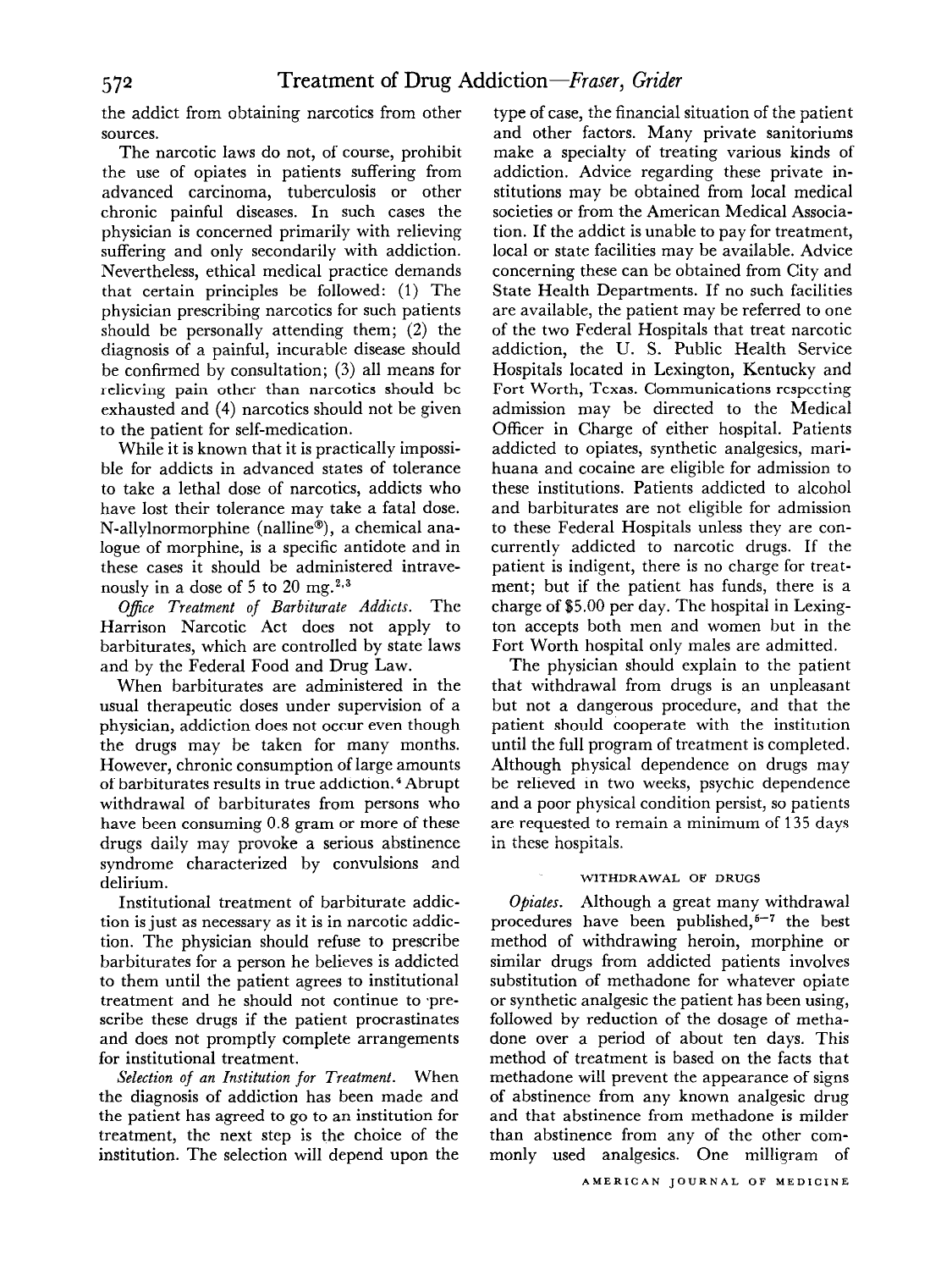methadone can be substituted for 4 mg. of morphine, 2 mg. of heroin, 1 mg. of dilaudid, or 20 to 30 mg. of either meperidine (demerol) or codeine.

The speed with which withdrawal is completed is dependent on the physical condition of the patient and the extent to which he is dependent on narcotics. Addicted patients with serious organic disease should not be subjected to the strain of relatively rapid withdrawal. In such cases it is best to treat the organic disease before attempting to treat the addiction. When, in the judgment of the physician, the organic disease has improved to the point where mild abstinence carries no danger, withdrawal is cautiously begun and, depending on the patient's response, withdrawal is completed in fourteen to thirty days. In the experience at the Lexington Hospital less than  $\frac{1}{2}$  of 1 per cent of narcotic addicts require such special treatment.

The first decision which must be reached before withdrawal begins is the degree of dependence on narcotics. The patient's history is of little use in this connection since addicts frequently exaggerate the quantities of drugs taken in the hope of receiving large amounts of narcotics in the first part of withdrawal. Furthermore, illegal drugs, especially heroin, are adulterated and the narcotic concentration may vary enormously. Hence the patient, unless he has had considerable experience with various narcotics, is unable to estimate the quantity of narcotics used.

The degree of dependence is best estimated by the physical examination, which will disclose whether the patient is intoxicated with narcotics or is exhibiting symptoms of abstinence.<sup>7,8</sup> If a patient shows morphine-like intoxication, or if he displays no signs of abstinence, narcotics should not be administered until definite symptoms of abstinence appear. When symptoms of abstinence are present on admission or develop shortIy afterward, it is usually possible to estimate the addiction dosage, especially if the physical findings are considered in conjunction with the addiction history. Information regarding the specific drug and the number of hours which have elapsed since the last dose of self-administered narcotics is very helpful in this connection.

During the first two days of hospitalization the dose of methadone should be sufficient to control nearly all symptoms of abstinence. By MAY, **1953** 

this method the patient will be able to eat, become oriented to the hospital regimen and psychiatric rapport may be established with the physician. During this interval routine laboratory work, roentgenograms and physical examination should be completed. Depending on the severity of abstinence, a dose range of 5 to 40 mg. of methadone three times daily is usually sufficient to prevent the appearance of abstinence signs, regardless of the amount or the drugs the patient has been using. Reduction is started after two days by cutting the dosage of methadone by 50 per cent. This level should be maintained for about two days, after which the dose is reduced at approximately two-day intervals to 30, 10 and 5 per cent of the amount of methadone which just prevented the appearance of abstinence in the initial phase of treatment. As the end of withdrawal approaches both the amount and frequency of medication should be reduced. If the degree of physical dependence is not great, withdrawal may be completed in five to seven days and, in some cases, even less time may be required.

While narcotics are being withdrawn all addicts require reassurance; they should be examined daily for withdrawal signs so that appropriate changes in the treatment schedule may be made.

No special dietary measures are necessary during withdrawal unless the presence of an organic disease requires a special diet. Fruit juices and other attractive drinks should be available during the first four or five days. Anorexia is very common during withdrawal but a return of appetite is spontaneous and rapid.

Insomnia is conspicuous during withdrawal. After three to five days it is advisable to give 0.1 to 0.2 gm. of pentobarbital or a similar hypnotic at bedtime, but the use of sedatives should not be continued for more than a few nights.

It is not advisable to permit visitors during this phase of treatment since the addict may be depressed, his craving for narcotics has not diminished and he may attempt to have relatives or friends smuggle drugs to him. Furthermore, addicts receiving narcotic drugs should be segregated from other addicts who are in the rehabilitative phase of treatment. Observing other patients receiving narcotics creates a situation which is favorable for developing an intensified craving for morphine.

*Cocaine and Marihuana.* Since no physical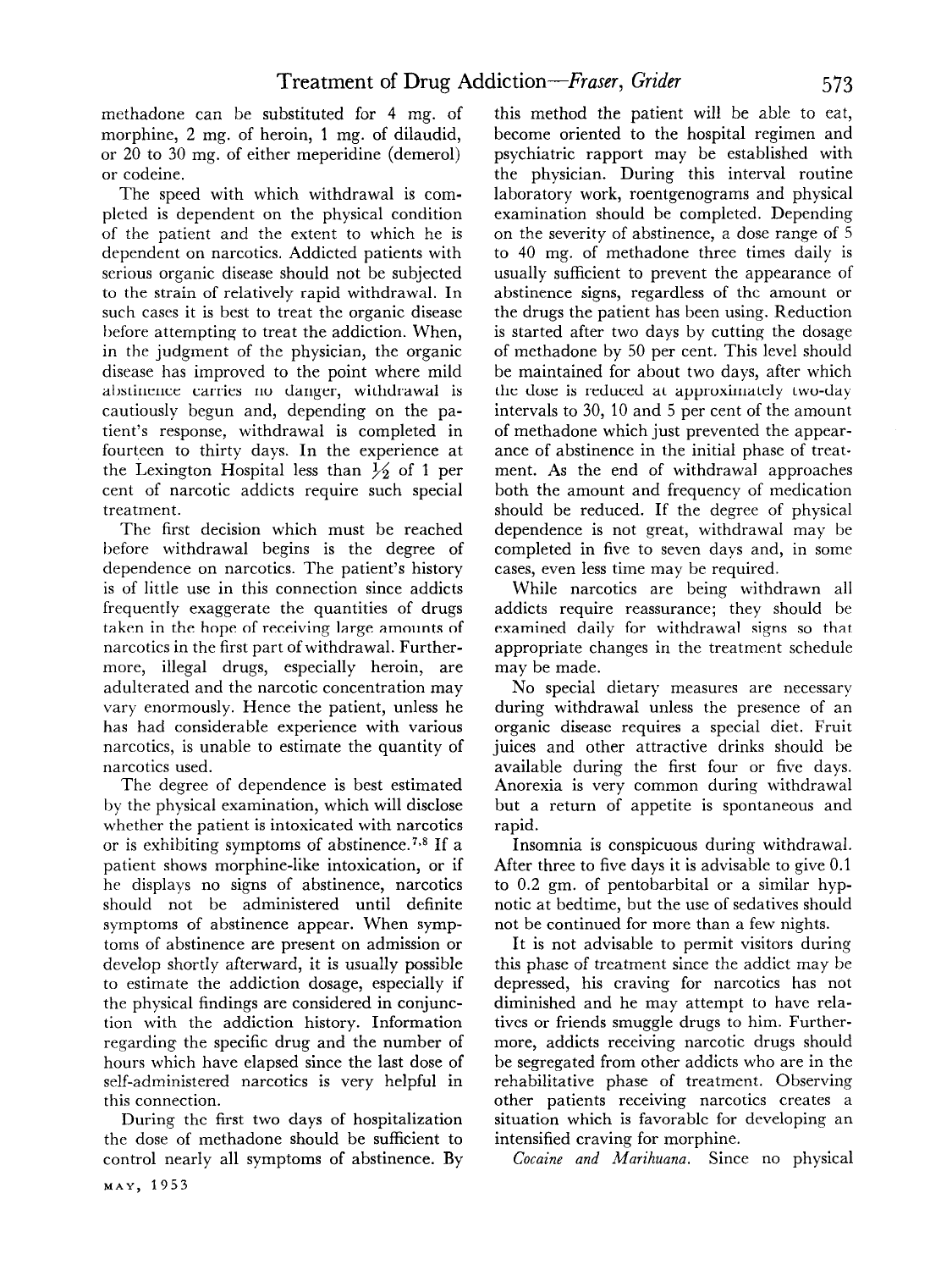dependence is produced by cocaine or marihuana, withdrawal should be abrupt and complete and no substitution therapy is necessary. Insomnia and irritability should be treated with sedatives.

Barbiturates. Isbell<sup>9</sup> has emphasized that barbiturates should be withdrawn very slowly and cautiously from barbiturate addicts. As in the case of morphine addicts, statements of the barbiturate addict regarding daily intake may be very unreliable. Patients showing barbiturate intoxication $4,10$  on admission should not be given additional sedatives until signs of intoxication have become mild. Patients who show signs of mild barbiturate abstinence on admission such as anxiety, weakness, nausea and tremor are in danger of developing convulsions and/or psychosis. $4,10$  Such cases should be given 0.2 to 0.5 gm. (3 to 6 gr.) of pentobarbital (nembu $tal^{\circledR}$  orally or parentally at once. If symptoms are not relieved after one hour, the dose should be repeated.

After symptoms of intoxication have become mild, or after early withdrawal symptoms have been brought under control, the patient should be given barbiturates orally four times daily. The dosage of barbiturates should be adjusted to that which just maintains a mild degree of intoxication. Ordinarily 0.2 to 0.4 gm. of pentobarbital four times daily will suffice for this purpose.

After the patient has been observed for a day or two, reduction of barbiturates can be started. The dosage should not be reduced more than 0.1 gm.  $(1\frac{1}{2})$  gr.) daily. If the patient has been taking 1.0 or more gm. daily, the total withdrawal period should extend over a period of three or four weeks.<sup>11</sup> If the patient becomes nervous, apprehensive and weak, or if paroxysmal high voltage spike and dome waves appear in the electroencephalogram, the reduction should be stopped until these signs have cleared.

Patients being withdrawn from barbiturates must be kept under close observation. Their beds should be provided with sideboards or else their bed should be a mattress on the floor so that if convulsions occur they will not fall to the floor. Patients should not attempt to walk, bathe or go to the bathroom unattended. Diet should be light during the first few days but subsequently no restrictions are necessary.

The diagnosis of barbiturate addiction should always be borne in mind in patients who suddenly develop convulsions and/or a toxic psychosis. If such cases are not recognized and properly treated, a fatal result may ensue.<sup>12,13</sup> If after complete examination of such cases the diagnosis of abstinence from barbiturates seems likely, appropriate treatment consists of rapid reintoxication with barbiturates which may be given intramuscularly or intravenously if necessary. This program will arrest further convulsions but it may not completely control the toxic psychosis.<sup>13</sup> Prompt administration of *suj'kient* barbiturates will control excessive hyperactivity during the delirium and prevent exhaustion.

Delirious patients must be under continuous observation, rectal temperature checked three times daily and adequate fluid and food intake maintained. Fever of more than **104'F.** is a serious sign<sup>12,13</sup> and should be combatted by measures which favor body heat loss, such as keeping the room cool, the patient uncovered and administration of antipyretics. "Cold packs" should be avoided since these place undue strain on an already impaired circulatory mechanism.<sup>12,13</sup> Once improvement is noted withdrawal is accomplished by gradual reduction of barbiturates as described previously.

It should be remembered that acute barbiturate intoxication may be superimposed on chronic barbiturate intoxication. Patients who are chronically intoxicated with barbiturates may become confused and ingest such large amounts of barbiturates that serious acute poisoning develops. Whenever a patient who has been acutely poisoned with barbiturates recovers from coma, every effort should be made to ascertain if he has been taking large doses of barbiturates daily and, if so, he should be mildly reintoxicated with barbiturates and then gradual reduction begun as described above.

Combined barbiturate and opiate addiction has become quite common. Withdrawal of both drugs can proceed concurrently with more time usually being required to withdraw barbiturates than opiates.

## **REHABILITATIVE AND PSYCHIATRIC TREATMENT**

Following the withdrawal of opiates and/or barbiturates rehabilitative and psychiatric treatments are instituted.

Residual symptoms of abstinence from drugs, such as feelings of weakness, varying degrees of insomnia and anorexia may persist for several weeks but "the physician must adopt a reassur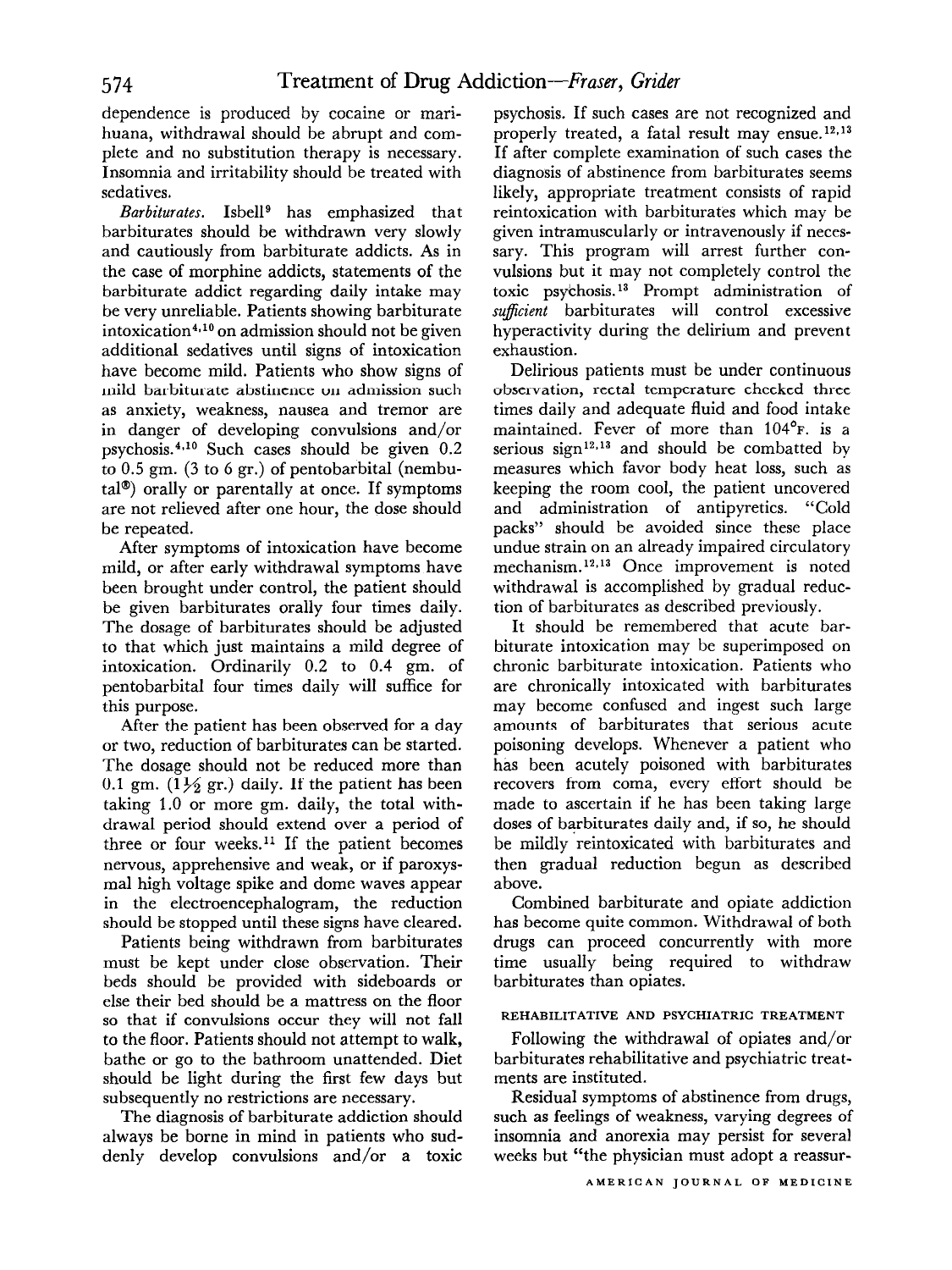ing but uncompromising attitude." Opiates and barbiturates must not be indulged in once the withdrawal period is completed. Intercurrent physical illnesses are handled in the same manner as they would be in a non-addict patient. If surgical procedures are required in an addict who has been withdrawn from drugs, opiates and barbiturates are administered preoperatively and postoperatively in the same dosages as would be given to a non-addict. Once the acute phase of illness has passed, opiates and barbiturates must be rapidly eliminated.

General rehabilitative measures consist of dietary, vocational, recreational and social procedures.

Malnutrition is a common condition of addicted patients. But once drugs have been withdrawn recovery of appetite is spontaneous and a good general diet will rapidly improve the nutritional status. Gastrointestinal complaints often may be ameliorated by ancillary psychiatric measures after ruling out organic diseases. Often, symptoms suggestive of visceral disease are not confirmed and they may subside as the patient's adjustment within the hospital improves.

Vocational therapy- plays an important part in the rehabilitation of the addict. A large percentage of addicts have not developed a satisfactory work pattern. Mere assignment of a job to an addict patient carries little hope of permanent occupational adjustment. Nevertheless a job of some kind within the institutional setting is necessary to occupy part of the patient's time. In the younger addicts particularly, a profitable and interesting vocational assignment, leading to some specialized skill, may prove very helpful. A well rounded school program, which functions at all educational levels, is a valuable supplement to vocational treatment. Complete vocational rehabilitation requires that during hospitalization plans should be made for finding the patient a suitable job in the community to which he returns. Such job placement may prove difficult because of social ostracism of former addicts.

The inadequate recreational and social life of many addict patients reflects a further deficiency in their adjustment to our cultural environment; just as the addict frequently has not learned to work, neither has he learned to play. Recreational measures should be more than a matter of physical exercise and should teach socialization and group participation as

well. For these reasons the recreational program should be diversified and include organized sports, motion pictures, shows directed and staged by patients, a library and facilities for playing indoor games, cards, etc.

The above general rehabilitative measures are only supportive. Psychologic treatment directed toward the patient's personality needs is necessary if any permanent success is to be expected. These include participation in "Addict Anonymous" (based on the principles of Alcoholics Anonymous), group psychotherapy and individual psychiatric treatment with a complete follow-up of the patient to his own community. In addition, where specifically indicated, such physical forms of psychiatric treatment as electroshock therapy, insulin shock, lobotomy, etc., may be used provided the severity and specificity of the emotional illness warrants this; but it must be emphasized that these more radical measures are of no value in the treatment of drug addiction per se.

Addict Anonymous was first organized by the patients at the Public Health Service Hospital in Lexington, Kentucky. Participation in this program yields a type of mutual support and acceptance that some addicts are able to utilize whereas insight psychotherapy may be unacceptable. It has been the experience of the Lexington Hospital that Addict Anonymous has contributed significantly to better institutional adjustment. Many discharged addicts later identify themselves with their local "chapter" of Alcoholic or Addict Anonymous.

Group therapy has been used in this institution on a trial basis. As with other types of treatment of addiction, the effectiveness of group therapy is difficult to evaluate since follow-up studies to determine the incidence of relapse in any specially treated group as compared to a group given routine treatment are very difficult to carry out. However, mutual discussion of emotional problems and social participation with other patients would seem partially to fulfill some of the obvious needs of the poorly motivated addict.

Individual treatment of the addict is a challenging problem. Many addicts deny any need of psychiatric assistance and many frankly refuse therapy. The drug addict has "found something"-morphine-which allays his vague free-floating anxiety. To demand of him that he relinquish a tested product for the relatively unpredictable success of psychotherapy is to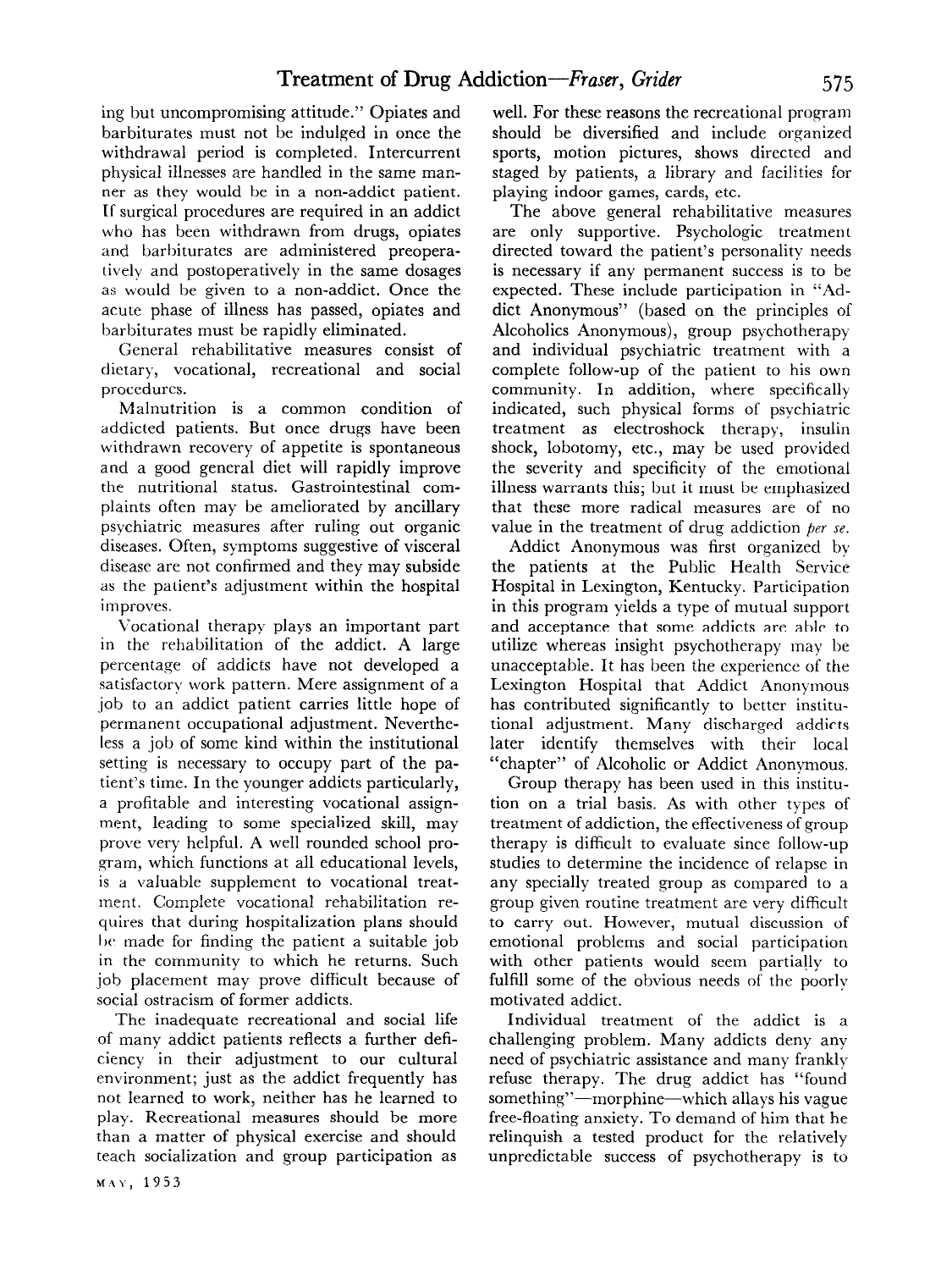demand more than many addicts can give. In older addicts frequently patterns of dependence, aggressiveness, passivity and other faulty adjustments have been so firmly established that significant changes in personality structure are not to be expected. However, there are many patients who have sufficient awareness of their anxiety to recognize the need for psychiatric help. As with the alcoholic, psychiatric success is difficult to evaluate and actual cure is regarded by some as unobtainable. Nevertheless, some of these patients are helped. "AS with the chronic alcoholics many relapses may be followed by a permanent cure."

If individual psychiatric therapy is to be administered it is necessary to evaluate the therapeutic prognosis of individual patients by medical, psychiatric and psychologic measurements so that patients potentially amenable to psychiatric therapy can be selected. Such measurements would eliminate the aged and chronically ill patients, the physically healthy addicts who have repeatedly resorted to drugs for the solution of their emotional problems, and the severely disturbed neurotics or psychotics who may defy treatment whether or not they are addicts. Experience indicates that psychiatric treatment should be directed toward young patients with relatively well developed ego strengths who express, or are capable of expressing, overt anxiety and whose strivings and goals show good contact with reality and awareness of social and cultural demands. The merits of psychoanalytical or non-analytical treatment will not be argued here. Whatever type of psychotherapy is given should be individualized and administered at regular intervals over a prolonged period. Although continuation of psychotherapy after discharge may be difficult, every effort should be made to provide the patient with psychiatric treatment in the community to which he returns.

*Prognosis.* The use of addicting drugs to the point. of physical dependence does not necessarily produce a habitual life-long addict. Social and environmental pressures may lead to a state of addiction but once satisfactory treatment has been carried out the patient may find, either individually or through psychotherapy, ways of handling tensions and anxieties without resorting to drugs. Data are available that indicate that a fair percentage of addicts are able to abstain from the use of drugs for prolonged periods and, in some instances, permanently.

Pescor,<sup>14</sup> in a follow-up study of  $4,766$  male patients discharged from the Lexington hospital between January 1, 1936, and December 30, 1940, found that the status of 39.6 per cent was unknown, 7 per cent had died, 39.9 per cent were known to have relapsed to the use of drugs while 13.5 per cent were known to have remained abstinent for at least three years. Vogel<sup>15</sup> stated that up to January 1, 1948, 11,041 patients had been admitted to this hospital. Of these 61.4 per cent had been admitted only once, 25.6 per cent twice, 6 per cent three times, 2.9 per cent four times and 3.8 per cent five times or more. His report also showed that 54 per cent of discharged male patients and 61.9 per cent of discharged female patients had not been reported to have been admitted to any correctional institution or held for any law violation. Nemec<sup>16</sup> currently reports that since the opening of the Public Health Service Hospital in 1935 at Lexington, Kentucky, a total of 18,699 patients had been admitted through June 30, 1952. Of this number 12,005 or 64 per cent were first admissions only; 4,004 or 21 per cent were second admissions; 1,170 or 6 per cent were third admissions, while all other patients with four or more admissions comprised the remaining 9 per cent.

Although there are no statistics available on the prognosis of barbiturate addiction, there is no reason to suppose that the outlook is more favorablethaninnarcoticaddictionoralcoholism.

Even though an addict may return to the use of drugs, hope should not be abandoned. Although the prognosis becomes worse with each relapse, cases are known that have abstained permanently after several relapses. Also, addicts, even though they do relapse, are frequently productive and socially useful during periods of abstinence between addictions. This definitely represents a considerable gain and makes further treatment worth while.

*Prevention of Drug Addiction.* The prevention of addiction would seem to depend on (1) control of the source and supervision of the dispensing of addicting drugs; (2) prompt and satisfactory treatment of addicts and (3) a well directed mental health and education program.

The legal control of all sources of narcotics and barbiturates is one effective prophylactic measure available.<sup>17,18</sup> For example, during the last world war, when smuggling of contraband narcotics was at a minimum, the census at the Lexington hospital was significantly reduced.